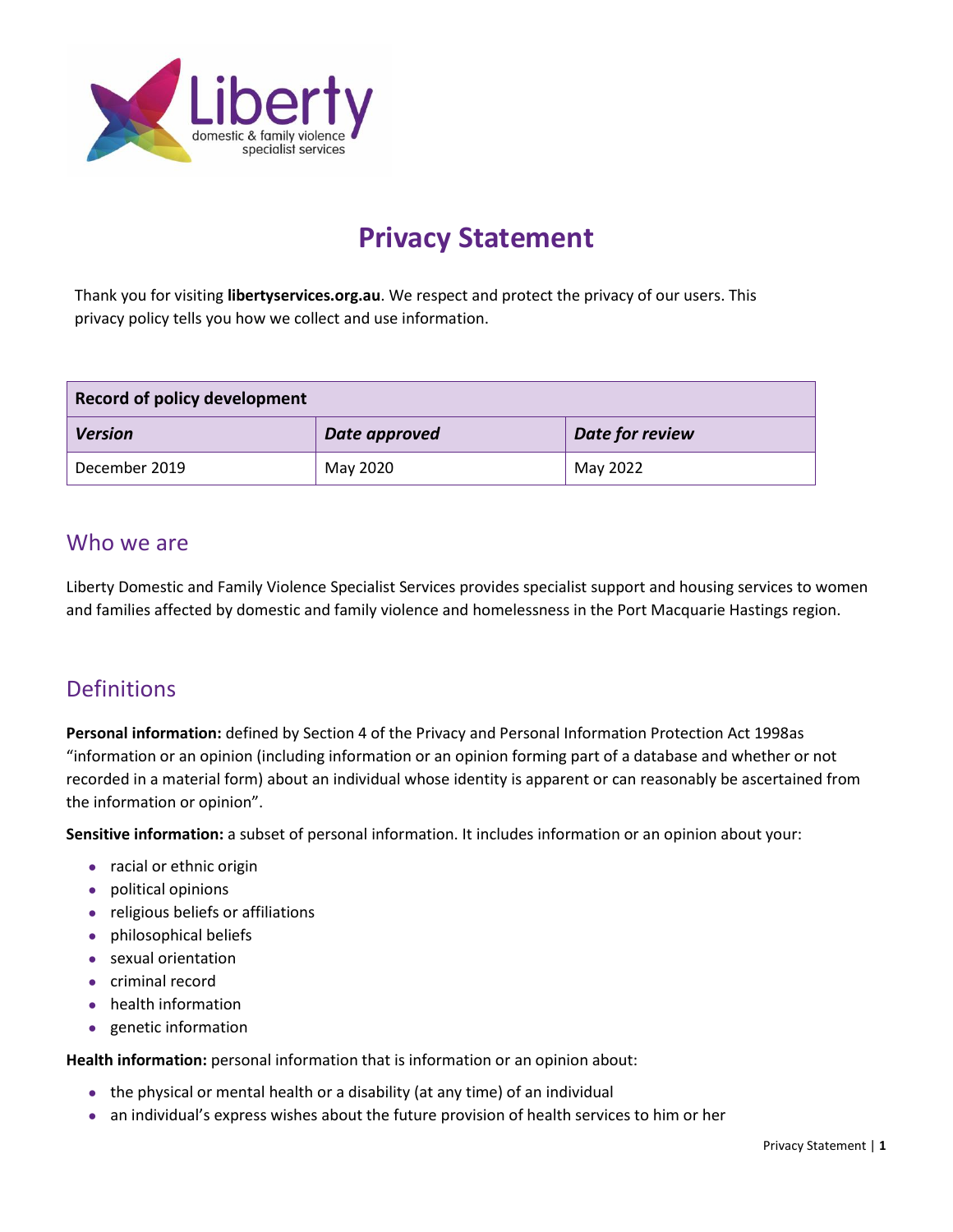

• a health service provided, or to be provided, to an individual

**Consent**: voluntary agreement to some act, practice or purpose. Consent has five elements: it must be voluntary, client's must be informed of all facts, it must be for a specific purpose, it must be current, and the person must have the capacity to provide consent.

**Notifiable data breach:** occurs when personal information an organisation holds is lost or subjected to unauthorised access or disclosure. For example, when:

- a device with a customer's personal information is lost or stolen
- a database with personal information is hacked
- personal information is mistakenly given to the wrong person

### Scope

Liberty Domestic and Family Violence Specialist Services ('Liberty') is subject to the Privacy Act 1998, the Privacy and Personal Information Protection Act 1998, and the Health Records and Information Privacy Act 2002, and will ensure that:

- it meets its legal and ethical obligations as a service provider in relation to protecting the privacy and confidentiality of clients
- it only collects and stores personal information that is necessary for the functioning of the organisation and its activities
- personal information is collected in fair and lawful ways and with consent
- people know what sort of personal information is held, what purposes it is held it for and how it is collected, used, stored, and disclosed, and who will have access to it
- personal information collected or disclosed is accurate, complete and up to date
- clients have the right to apply for access to their personal information and request a correction be made to any incorrect information held
- reasonable steps are taken to protect all personal information from misuse and loss and from unauthorised access, modification or disclosure
- clients are provided with information about their rights regarding privacy
- clients are provided with privacy when they are being interviewed or discussing matters of a personal or sensitive nature

This document outlines the personal information handling practices in accordance with this legislation.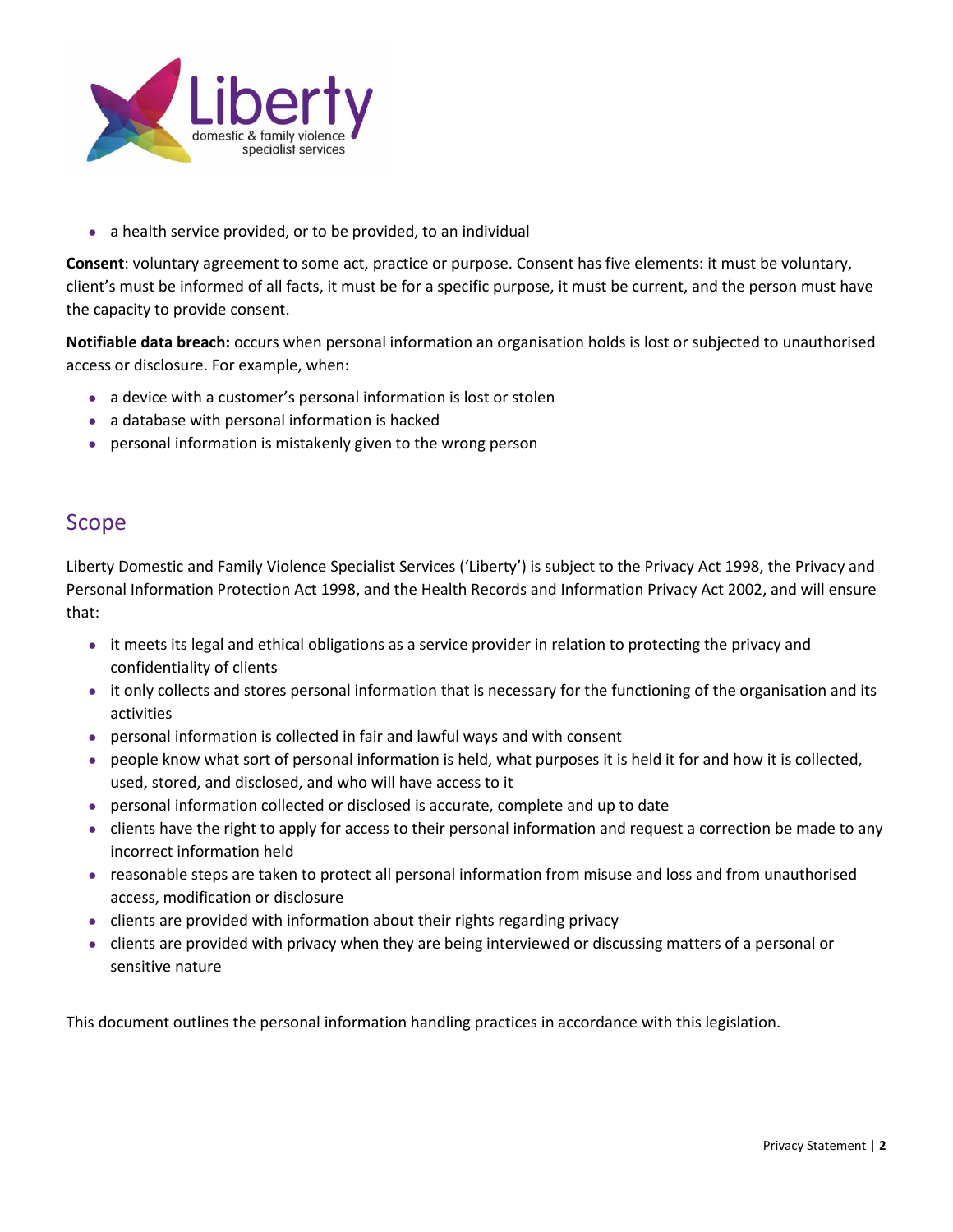

# Use of personal information

Liberty must only use individuals' personal information for the primary purpose for which it was collected, a secondary purpose to which the individual has consented, or for a purpose related to the primary purpose of collection and the individual would reasonably expect the personal information to be used for such purpose.

Liberty collects, holds, uses, stores and discloses personal information for the purpose of carrying out its objectives. Broadly these purposes include:

- enquiries about Liberty's services and programs
- assessment and referrals to services and programs
- providing client centred responses, including case coordination and case management
- administrative activities including human resources
- sector development activities
- data collection and evaluation of Liberty's services and programs
- community development activities
- complaint handling

Liberty is contractually obliged to provide de-identified data to our funding bodies including the Department of Communities and Justice and Women NSW. Information from the Client Information Management System (CIMS) is de-identified and monitored by the Australian Institute of Health and Welfare to identify needs within the domestic and family violence and homelessness service system and to ensure funding remains adequate.

### Anonymity

Where it is lawful and practicable, individuals will have the option of not identifying themselves or requesting that Liberty does not store any of their personal information. However, this may impact on Liberty's capacity to deliver requested information, services or programs.

We do not collect personal information about you when you visit this online service and you can use this service without telling us who you are or revealing other personal information. Additionally, if you send us a contact or feedback form, you do not need to identify yourself or use your real name.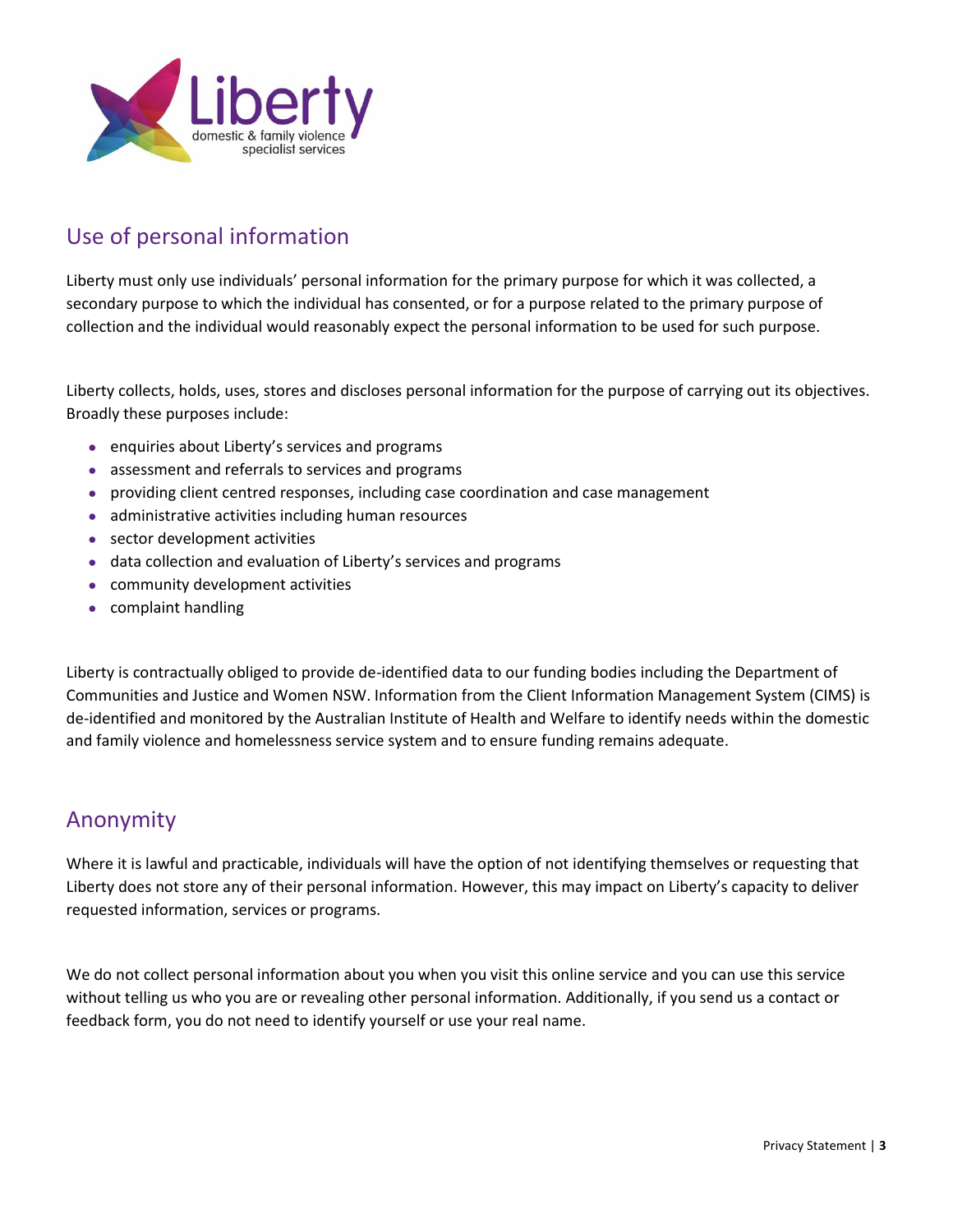

However, if we do identify you while interacting with you anonymously (such as through your telephone number), we may use or disclose that information to protect you or others. For example, we may provide your phone number to emergency services if we think there is a risk of harm to you or another person.

### What we collect

We collect personal information that you provide to us to enable us to respond to your enquiry or request for support. For example, we collect your name, contact details and the nature of your enquiry if you contact us to:

- provide a donation
- receive information about our services
- book an appointment
- make a complaint about the way Liberty's service has been delivered to you
- ask for access to information that Liberty holds about you
- notify Liberty of a data breach
- apply for a job vacancy at Liberty

Additionally, as part of our intake and assessment process and ongoing case management, we collect sensitive and/or health information to enable us to provide services and support to improve the safety and wellbeing of women and children.

#### **Perpetrator information**

In the course of providing domestic and family violence support, Liberty may:

- collect, use, disclose and store personal information on perpetrators or people it reasonably believes to be the cause of a domestic violence threat
- share this information where it is relevant to the health, safety and wellbeing of children and young people, in a manner authorised under the relevant legislation and regulations or in other circumstances where Liberty believes there to be a serious and imminent threat to the life, health and safety of any person, or that a criminal offence may be committed

The safety of Liberty clients, staff and others is of paramount importance, therefore Liberty will not inform perpetrators, or their representatives, of any information held or shared by the organisation for the purposes cited above, unless required by law.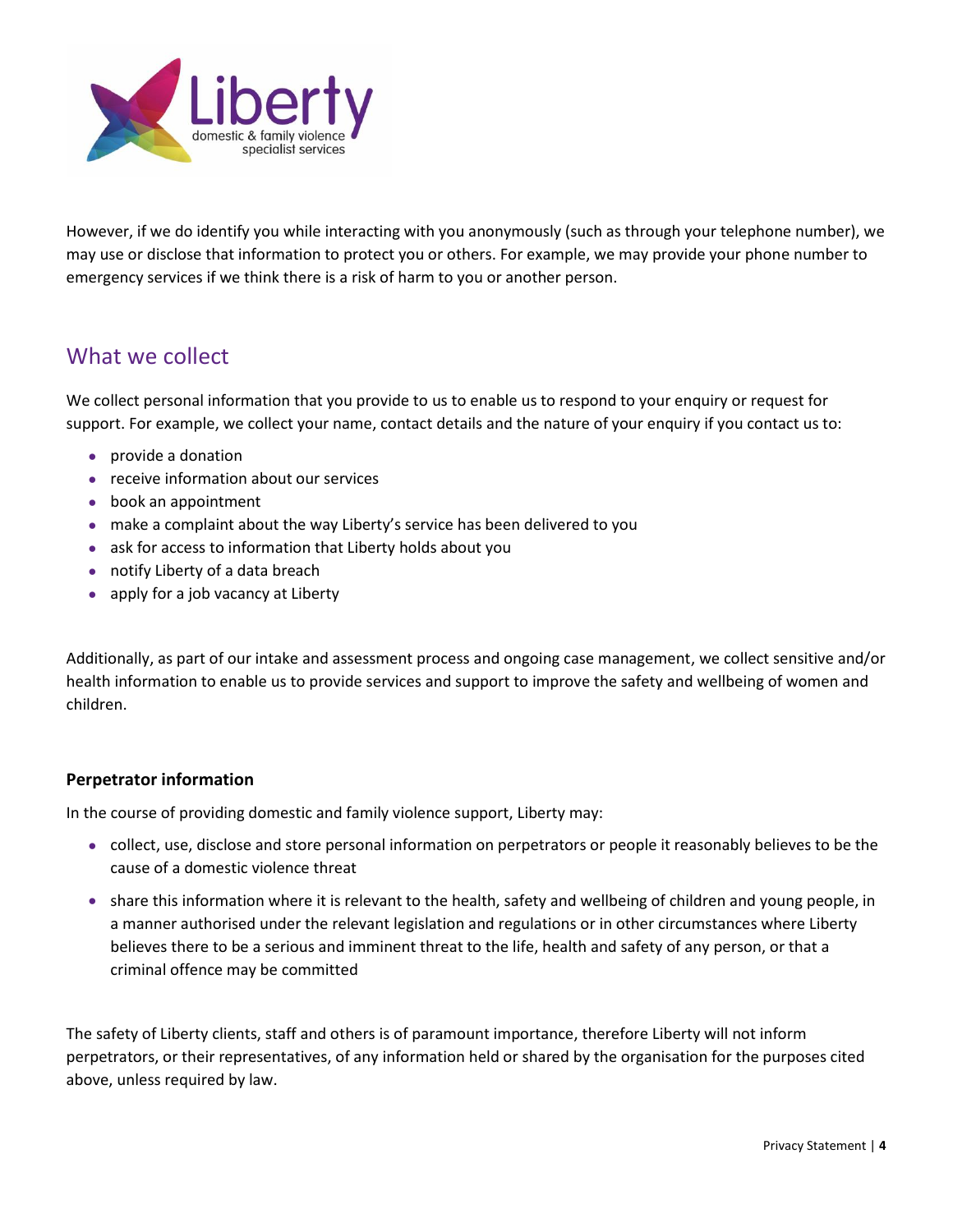

# Collecting through our website

Liberty has its own public website — www.libertyservices.org.au. There are a number of ways in which we collect information though our website.

#### **Analytics**

Our website uses Google Analytics, a service which transmits website traffic data to Google servers in the United States. Google Analytics does not identify individual users or associate your IP address with any other data held by Google. We use reports provided by Google Analytics to help us understand website traffic and webpage usage.

By using this website, you consent to the processing of data about you by Google in the manner described in [Google's](https://www.google.com/policies/privacy/) Privacy policy and for the purposes set out above. You can opt out of Google Analytics if you disable or refuse the cookie, disable JavaScript, or use the opt-out option provided by Google.

#### **Cookies**

To improve your experience on our site, we may use 'cookies'. Cookies are an industry standard and most major web sites use them. A cookie is a small text file that our site may place on your computer as a tool to remember your preferences. You may refuse the use of cookies by selecting the appropriate settings on your browser, however, please note that if you do this you may not be able to use the full functionality of this website.

#### **Social media**

When you communicate with us using social networking sites, we may collect your personal information, but we only use it to help us communicate with you and the public. The social networking sites will also handle your personal information for its own purposes. These services have their own privacy policies accessible on their websites.

### Who we collect information from

The main way we collect personal information about you is when you give it to us, such as when you have contact with us over the telephone, when you have contact with us in person, when you interact with us online including via our website and Facebook, and when you communicate with us in writing.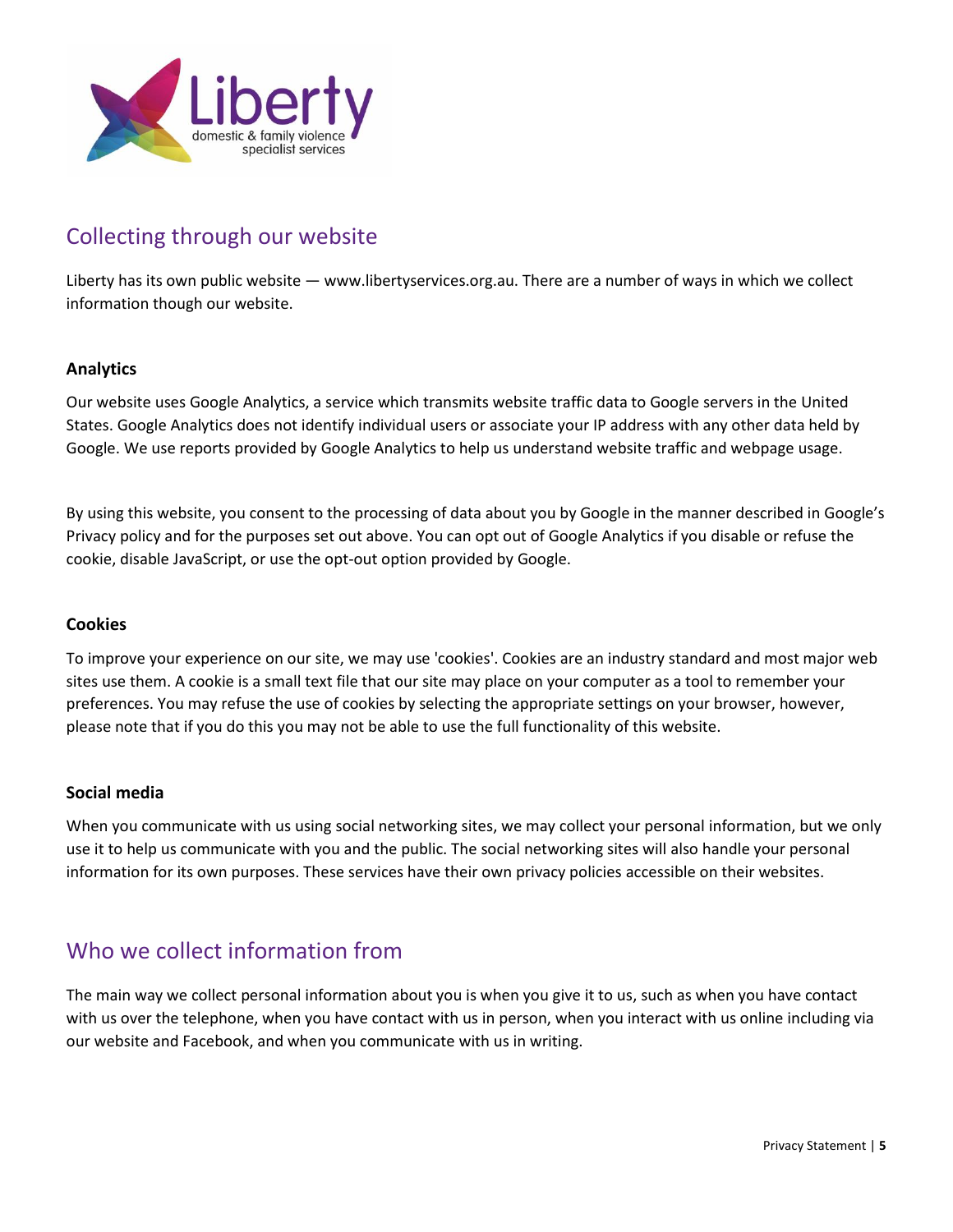

Sometimes we collect personal information from a third party but only if the individual has consented to such collection or would reasonably expect us to collect their personal information in this way. For example, we collect personal information:

- from other service providers
- from referees provided by you in support of an application for a position with us (either as an employee or as a contractor)

# Disclosure of personal information

We do not disclose personal information to another person or organisation (including police, emergency services and other government agencies) unless one of the following applies:

- the individual has consented to the disclosure of their personal information
- the individual would reasonably expect, or has been told, that information of that kind is usually passed to those individuals, bodies or agencies and the disclosure
- the disclosure is otherwise required or authorised by law
- to reduce the risk of harm to children or young people
- where in relation to domestic and family violence, Liberty believes on reasonable grounds that disclosure is necessary to prevent or lessen a serious threat to a person's life, health or safety and it is 'unreasonable and impractical' to gain consent
- where there is serious threat to public health, property or public safety
- where the individual has made threats to harm third parties or Liberty staff
- where Liberty staff become aware of intent to commit a criminal offence

# Quality of personal information

To ensure that the personal information we collect is accurate, up to date and complete, we apply the following data quality procedures:

- we record information in a consistent format and provide an IT system and software that supports consistent recording
- where necessary, we confirm the accuracy of information we collect from a third party or a public source
- we promptly add updated or new personal information to existing records

We also review the quality of personal information before we use or disclose it.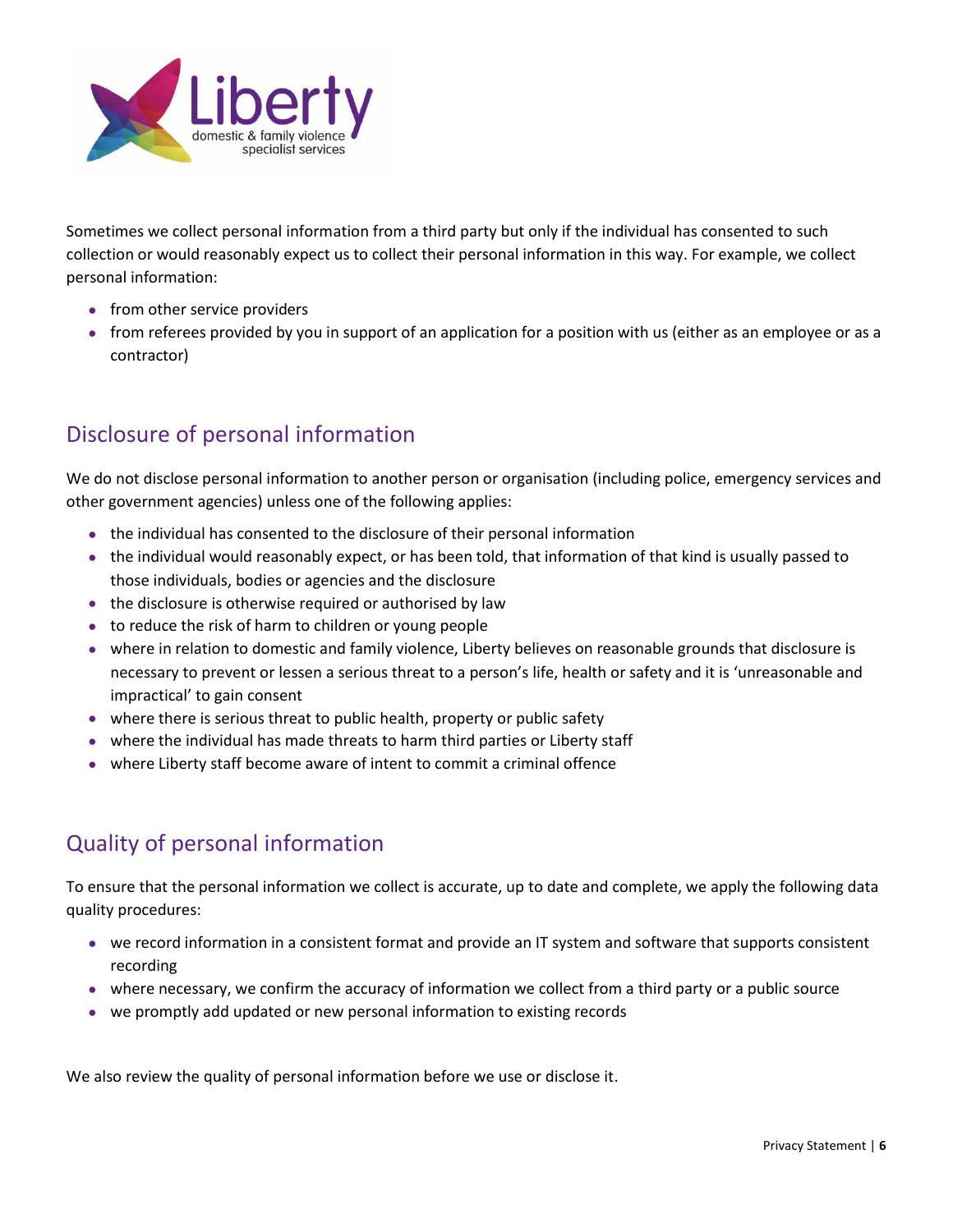

### How we deal with requests

Under the Privacy Act (Australian Privacy Principles 12 and 13) you have the right to ask for access to your personal information and/or ask that Liberty corrects that personal information. You can ask for access or corrections in writing to PO Box 431 Port Macquarie NSW 2444 or email at [info@libertyservices.org.au.](mailto:info@libertyservices.org.au) Liberty will respond within 30 days.

If you ask, we must give you access to your personal information and take reasonable steps to correct it if we consider it is incorrect, unless there is a law that allows or requires us not to.

Amendments may be made to personal information to ensure it is accurate, relevant, up to date, complete and not misleading, considering the purpose for which the information is collected and used. If the request to amend information does not meet these criteria, Liberty may refuse the request.

# How we protect personal information

Liberty takes steps to protect personal information held against loss, unauthorised access, use, modification or disclosure, and against other misuse. We maintain physical, technical and administrative safeguards to help protect the privacy of data and personal information we collect and hold. These steps include:

- password protection for accessing our electronic IT systems including prompts to periodically reset passwords
- updating and testing of security technology on an ongoing basis
- installing anti-virus protections to help guard against malware that steals credentials
- training our employees about the importance of confidentiality and maintaining the privacy and security of personal information
- access to a client's personal information is restricted to employees who need it to provide benefits or services to that client
- ensuring contracts in place with IT service providers make clear that information visible within the course of their work for Liberty is bound by our Privacy and Confidentiality policy and relevant legislation
- securing paper files in locked cabinets

#### **Responding to data breaches**

An eligible data breach under the Notifiable Data Breach scheme occurs when:

• there is unauthorised access to or unauthorised disclosure of personal information, or a loss of personal information, held by Liberty